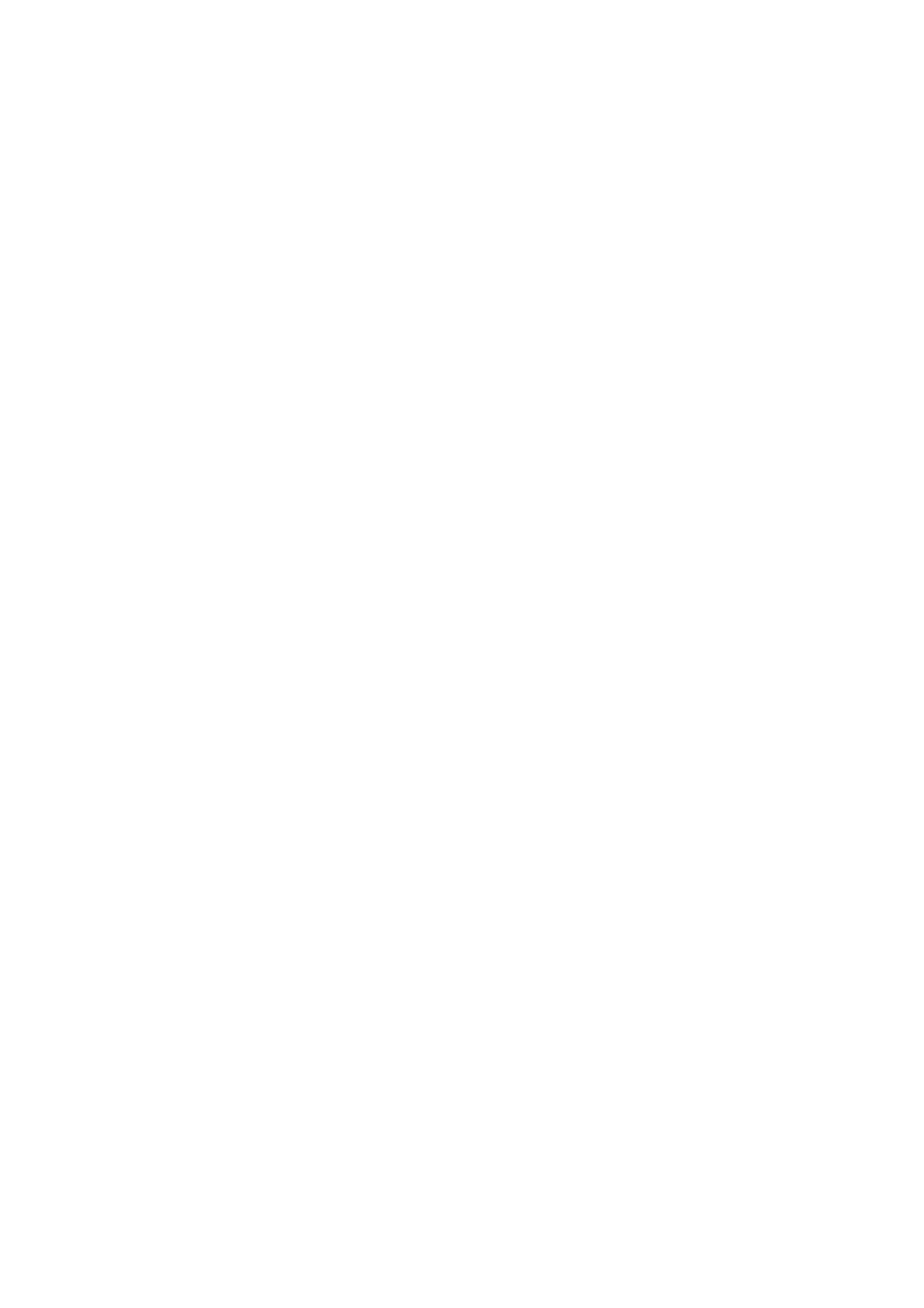# **For Pak ultras, Indian Muslims are 'gaddar'**

*Last updated: 12 September, 2009* Mumbai, Sep 12, DH News Service: The terrorists wanted to set the Taj Hotel on fire, says witness

**The Pakistani terrorists who carried out the 26/11attacks would not spare even their co-religionists whom they called 'gaddar Musalman', and abused them in other choicest words.**

A steward at Mumbai's Taj Mahal hotel, which was one of the five targets of the ultras, got a taste of their tongue-lashing after he disclosed his religion to them. Adil Irani, 31, was the second hostage from the Taj to depose before the special court hearing the 26/11 attacks case on Friday. He was working with the hotel as a steward and was captured by the Pakistani terrorists.

During his deposition, Adil said the terrorists asked him his religion. When he told them he was a Muslim, they snapped: "Ghanta Musalman hai, jehad ke naam par kalank hai, gaddar Musalman hai (What type of Muslim are you? You are a blot on the Islamic holy war, you are a traitor Muslim)."

When Adil told his captors he was a steward, they said, "Chal Allah ko kurban ho ja (Come on, now get ready to sacrifice your life for Allah)."

#### **Attitude**

Although Adil survived the ordeal, the attitude of the terrorists explains why two militants, one of them Mohammed Ajmal Amir Kasab who is on trial in the special court, gunned down over two dozen Muslim passengers at the Chhatrapati Shivaji Terminus, and more elsewhere during the Mumbai carnage.

Adil said he was serving in a restaurant at the Taj on November 26, 2008 night when he heard gunshots. He was frightened and took a lift to the sixth floor. There he met his colleague Swapnil in room No. 639 and they locked from inside.

At 1.15 am, someone knocked at the door twice, but they did not open it. Suddenly, the door flung open and two armed persons entered the room. One with a grey shirt was limping, while the other, a tall man with a golden shirt, was holding a gun. "We were hiding behind a table. They asked us to come out and took us to a passage outside the room where we were made to lie down on the ground with other hostages. Two more terrorists joined them thereafter," Adil told the designated judge M L Tahilyani.

#### **Abusive**

Irani recalled that the four terrorists who had entered the hotel wanted to set it on fire and destroy one of the finest edifices in the country. "'Throw grenades and set the hotel on fire'.... These words uttered by a terrorist on the 26/11 night are still ringing in my ears," Irani told the court. Adil recalled that the terrorists were "very abusive" and had assaulted some hostages very badly. He said a terrorist was telling his companions that they must throw hand-grenades and torch the hotel at once. "This frightened me, but I kept quiet," Adil added. The witness said a terrorist was talking to someone on the mobile phone and told the person on the other side: Panch murge pakde hain, ek bada murga hai (we have captured five people, one of them is a big man)."

"My mobile phone, which the terrorists had kept with them, rang and my wife inquired about me. A terrorist who picked up the cell phone got furious and told her, 'Operation hatao, nahin to tabahi macha denge' (stop the operation, or else we would create havoc)," he said. The terrorist was referring to the operation launched by the marine commandos to flush them out of the Taj.

The witness said some more hostages were brought to the same place and they were shifted to room No. 632. "After sometime, the terrorists left us saying, 'Inko chod do, apni jaan bachao' (leave them, let us save our lives)," he said, adding that he escaped through a window and was rescued by the fire brigade.

[Go to Top](http://www.deccanherald.com/content/24721/F#top)



**Bookmark** 

# **[Videos](http://www.deccanherald.com/videos)**





[students in Bengaluru...](http://www.deccanherald.com/videos/watch/10742/culture-fest-foreign-students-bengaluru.html) jihadists with laughs...





[San Diego: giant panda](http://www.deccanherald.com/videos/watch/10739/san-diego-giant-panda-celebrates.html) celebrates third birthday...

[Paper boats highlight](http://www.deccanherald.com/videos/watch/10716/paper-boats-highlight-sewage-problem.html) sewage problem

# **[Subscribe - Deccan Herald's YouTube channel](https://www.youtube.com/user/deccanads)**

[more videos](http://www.deccanherald.com/videos)

### **Most Popular Stories now**

| Commented | <b>Emailed</b> | <b>Viewed</b> |
|-----------|----------------|---------------|
|           |                |               |

- [HC allows Muslim girls to appear for medial](http://www.deccanherald.com/content/490612/hc-allows-muslim-girls-appear.html) entrance test with hijab
- [Executing selective justice](http://www.deccanherald.com/content/492817/executing-selective-justice.html)
- [SP leader sparks controversy, demands RS seat](http://www.deccanherald.com/content/492706/sp-leader-sparks-controversy-demands.html) for Memon's wife
- [Yakub gets noose on birthday](http://www.deccanherald.com/content/492314/yakub-gets-noose-birthday.html)
- [Yakub Memon buried in Mumbai cemetery](http://www.deccanherald.com/content/492395/yakub-memon-buried-mumbai-cemetery.html)
- [SC Deputy Registrar quits over judgement on](http://www.deccanherald.com/content/492755/sc-deputy-registrar-quits-over.html) Yakub Memon
- [Anti-capital punishment activists decry Yakub](http://www.deccanherald.com/content/492504/anti-capital-punishment-activists-decry.html) hanging

## **Photo Gallery**